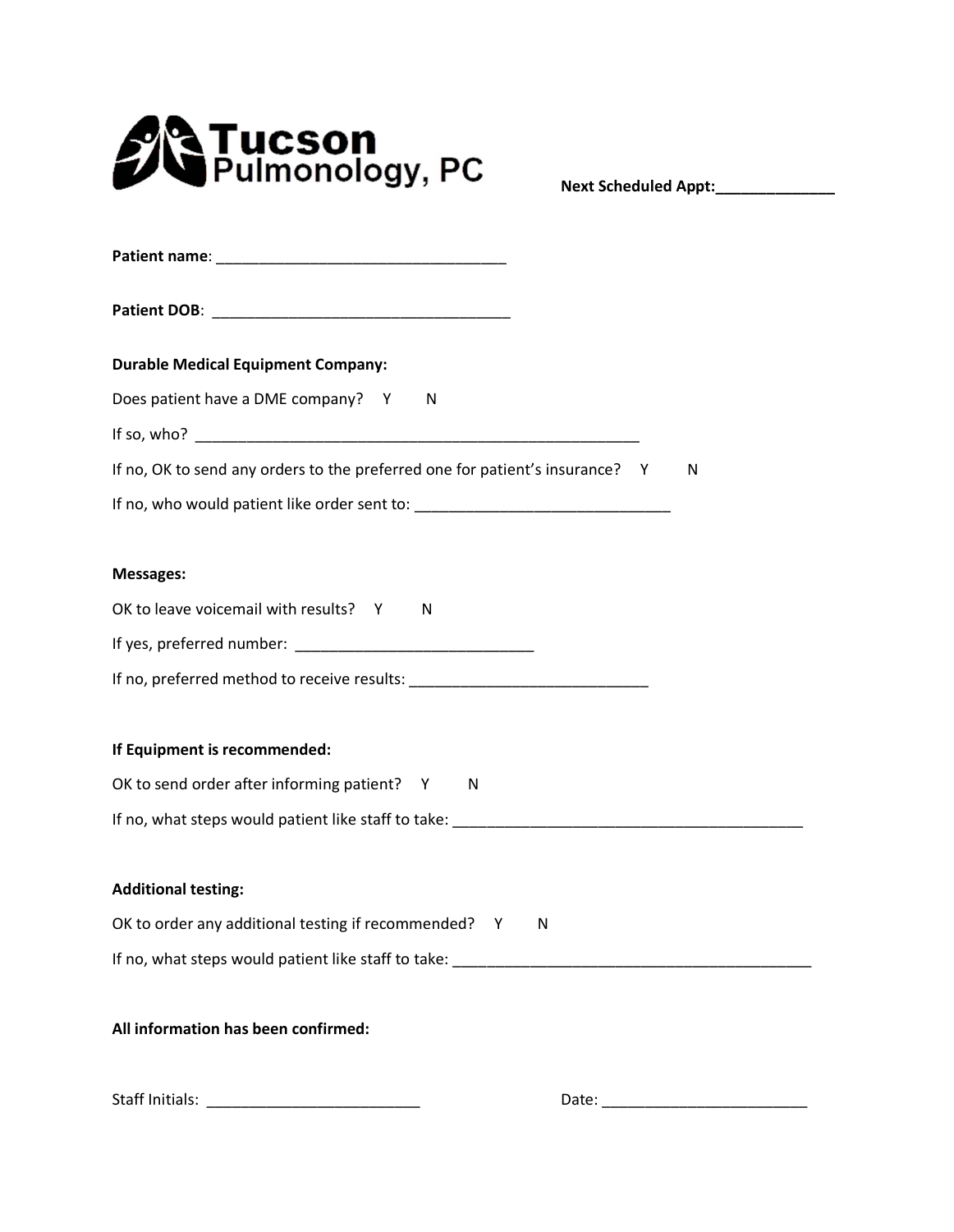

| Patient Name |  |  |  |
|--------------|--|--|--|
| Date ordered |  |  |  |

Date of Home Sleep Study Setup entitled and the study of Return

It is my privilege to provide you with the best healthcare to prevent and lessen the effects of disease and I remain committed to your comfort, convenience, and satisfaction. I am also committed to offering you the best healthcare at the lowest cost. As such, I would like to share some very important information about Obstructive Sleep Apnea (OSA).

More than 18 million Americans are thought to have OSA. It is a physical condition in which breathing repeatedly stops and starts during the sleep cycle. The result is an interruption in breathing that lasts for at least 10 seconds. It is considered severe when it occurs every two to three minutes.

This letter is intended to make you aware of a very important study about OSA that demonstrated that 46 percent of people who are undiagnosed with sleep apnea are at risk for a number of lifethreatening health problems, such as heart attack, high blood pressure, & diabetes. Yet, four in five people are unaware they have the condition, and are not getting treatment!

| Loud snoring                               | Always tired, trouble concentrating and<br>staying awake | Waking with headaches        |
|--------------------------------------------|----------------------------------------------------------|------------------------------|
| Waking with a choking<br>sensation         | Excessive sweating at night                              | Waking with dry mouth        |
| Depression                                 | Heartburn                                                | Increased sexual dysfunction |
| Frequent trips to the<br>bathroom at night | Restless sleep, tossing and turning                      | Rapid weight gain            |

Symptoms include:

Diagnosing OSA used to require an overnight stay in a sleep lab or hospital, attached to wires, in an unfamiliar bed and is rejected by many patients.

Now there is a new FDA approved wireless device that can be worn while you sleep in your own bed, in the comfort of your own home. The sleep study data that is gathered during your sleep is interpreted and I can recommend the best therapy.

For your convenience I am enclosing a brief self-administered survey about Sleep Apnea risk factors. Please take a moment to complete the survey and return it to my office so that I may determine if an appropriate course of action is warranted.

Thank you for allowing me to be part of your healthcare team.

Sincerely,

Your Tucson Pulmonology Team

Ubair Ahmed, MD, FCCP, FACP **TUCSON PULMONOLOGY, PC** Neil Clements Jr., MD, FCCP Antara Mallampalli, MD, FCCP

Khaled Hadeli, MD, FCCP **East Side Office** YuYa Huang, MD, FCCP Christopher Neal, FNP Tucson, AZ 85710 Sarah Meier, FNP Sarah Meier, FNP **West-Side Office** 1773 W. St. Mary's Rd Suite 201 Tucson, AZ 85745 **www.tucsonpulm.com** Phone: 520.885.1402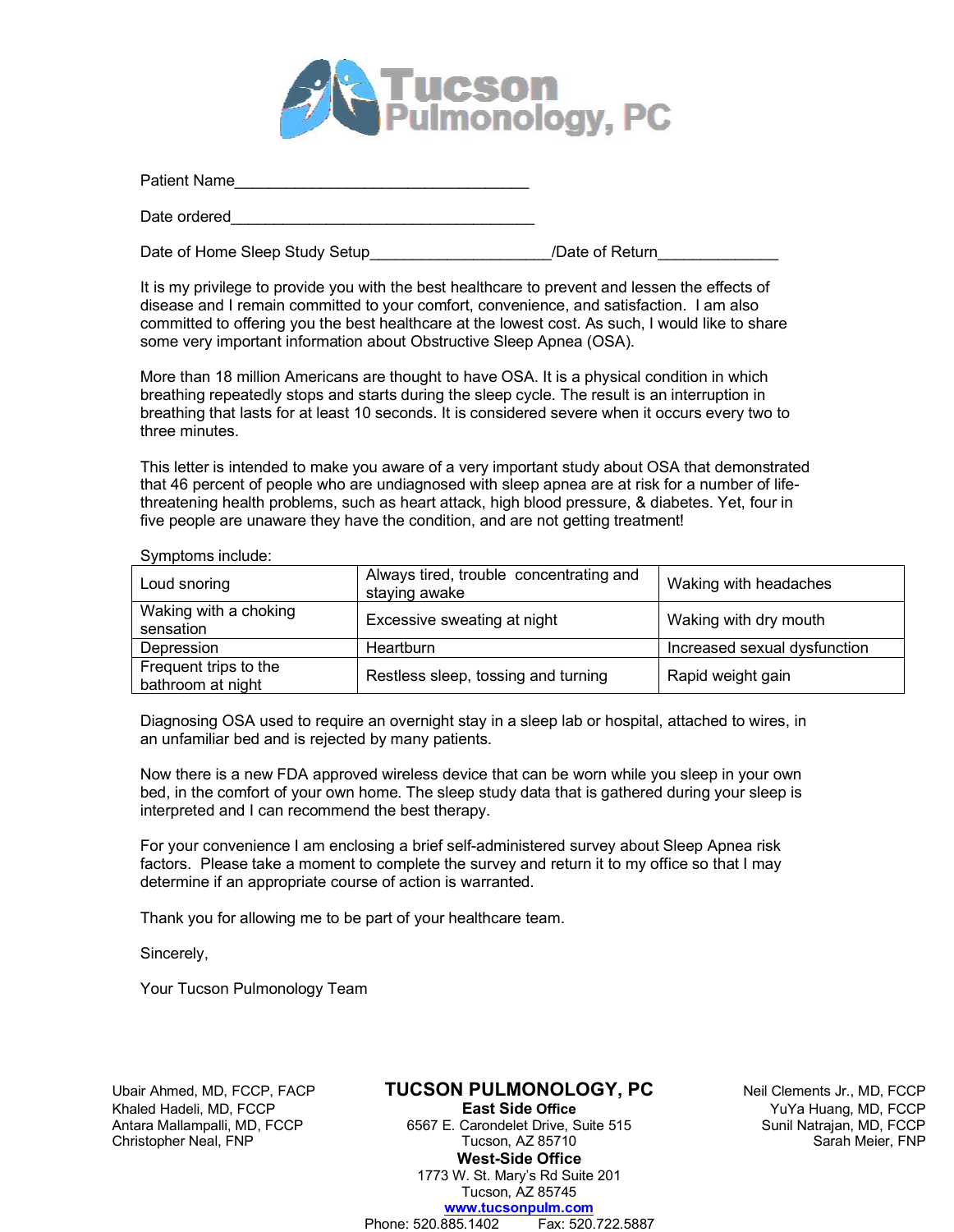

Dear Patient:

At Tucson Pulmonology, PC, we are always striving to improve our patient's health by staying current in both our techniques and diagnostic equipment. Recently we purchased a new technology that will allow you, the patient, to have your sleep studied in the comfort of your own home. Many of our patients were uncomfortable with the cost and process of outpatient sleep laboratories and we are excited to bring this new, easy to use and economical solution to our patients.

Unfortunately, not all insurance carriers have updated their policy to include coverage of this new testing solution. It may still be more economical as a non-covered service than being tested in the sleep clinic. Tucson Pulmonology, PC, encourages you to explore all options available to you and make the most educated decision that is best for you. If you do choose to move forward with our Home Sleep Test, please read the financial responsibility section below.

## **FINANCIAL RESPONSIBILTY**

I understand that my insurance company is being billed as a courtesy and I agree that I am financially responsible to pay for any charges not covered by my insurance company. I also understand if I willfully damage the machine that I may be responsible for any costs that TPPC accrues.

| <b>Patient Name</b>                                                                                             |                                                                                                                                                                                                                                                               |      |                                                                                                     |
|-----------------------------------------------------------------------------------------------------------------|---------------------------------------------------------------------------------------------------------------------------------------------------------------------------------------------------------------------------------------------------------------|------|-----------------------------------------------------------------------------------------------------|
| <b>Patient Signature</b>                                                                                        |                                                                                                                                                                                                                                                               |      |                                                                                                     |
| Date                                                                                                            |                                                                                                                                                                                                                                                               |      |                                                                                                     |
| <b>Staff Member Signature</b>                                                                                   |                                                                                                                                                                                                                                                               | Date |                                                                                                     |
| Ubair Ahmed, MD, FCCP, FACP<br>Khaled Hadeli, MD, FCCP<br>Antara Mallampalli, MD, FCCP<br>Christopher Neal, FNP | <b>TUCSON PULMONOLOGY, PC</b><br><b>East Side Office</b><br>6567 E. Carondelet Drive, Suite 515<br>Tucson, AZ 85710<br><b>West-Side Office</b><br>1773 W. St. Mary's, #201 Tucson, AZ 85745<br>www.tucsonpulm.com<br>Phone: 520.722.4886    Fax: 520.722.5887 |      | Neil Clements Jr., MD, FCCP<br>YuYa Huang, MD, FCCP<br>Sunil Natrajan, MD, FCCP<br>Sarah Meier, FNP |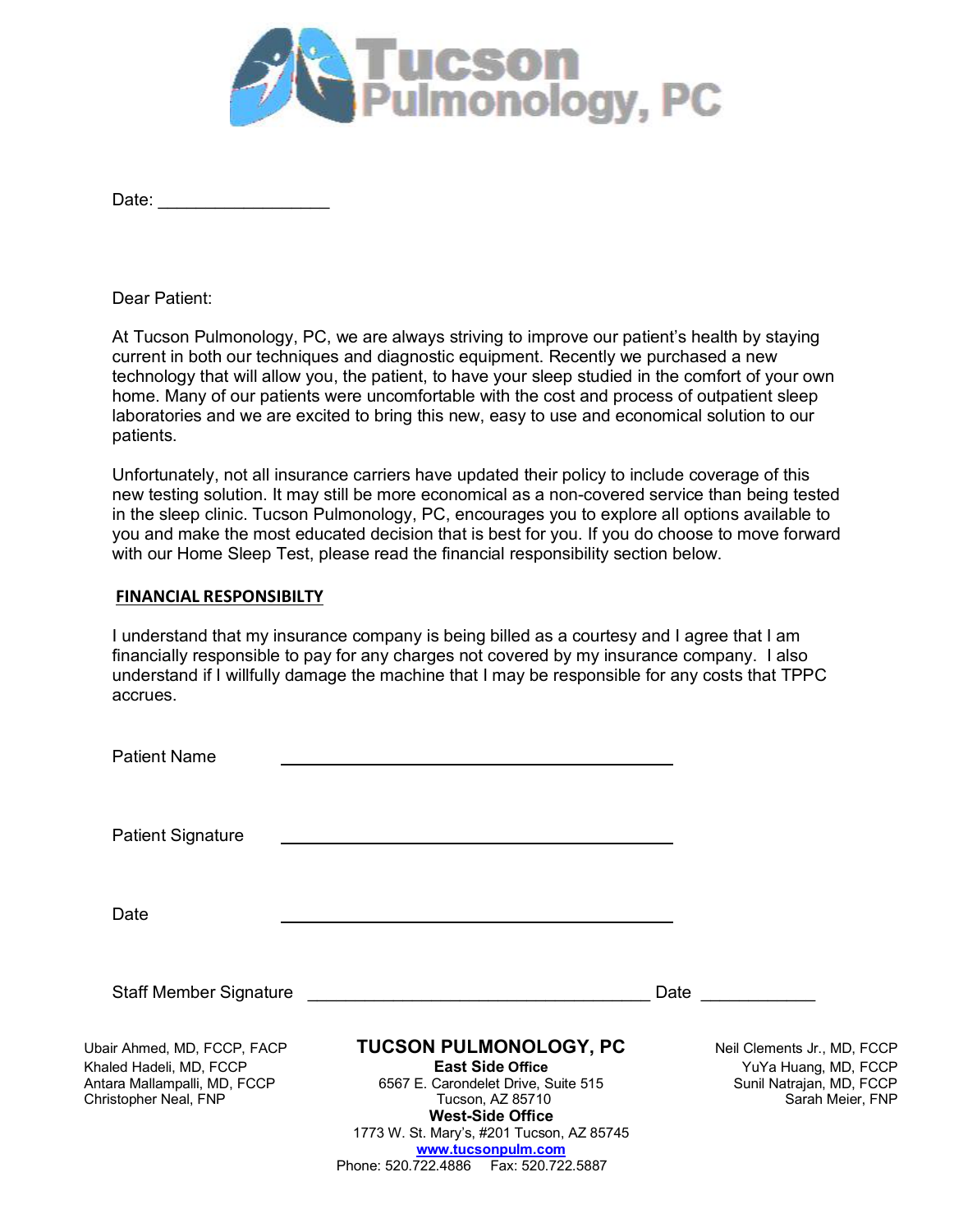

**Confidential Document To Remain Secured**

At Tucson Pulmonology, PC, we are always striving to improve our patient's health by staying current in both our techniques and diagnostic equipment. Recently we purchased a new technology that will allow you, the patient, to have your sleep studied in the comfort of your own home. Many of our patients were uncomfortable with the cost and process of outpatient sleep laboratories and we are excited to bring this new, easy to use and economical solution to our patients.

While the monitoring device is in my possession, I agree to exercise care in its use and handling, and return it within the promised time frame in working condition. I understand that delays in its return causes problems for other patients who need this service.

## **FINANCIAL RESPONSIBILTY**

I understand that if the device is lost, stolen or damaged while in my possession, I am responsible to pay Tucson Pulmonology, PC, for the replacement of this device.

| I am checking this device out on | (date) and I agree to return it on                                                                      |
|----------------------------------|---------------------------------------------------------------------------------------------------------|
|                                  | (date) (before 9 am) at the conclusion of my sleep test so that other                                   |
|                                  | patients may have the same opportunity to be tested as I did. If I do not return it by the date above I |
|                                  | agree to pay a \$50.00 per day late fee until the equipment is returned.                                |

I understand that I am responsible for the equipment and that it needs to be returned in good working order and intact. An inspection will be required upon its return to the practice with a staff member confirming the equipment is in satisfactory condition.

| <b>Patient Name</b>      |  |  |
|--------------------------|--|--|
| <b>Patient Signature</b> |  |  |
|                          |  |  |

Date <u>\_\_\_\_\_\_\_\_\_\_\_\_\_\_\_\_\_\_\_\_\_\_\_\_\_</u>

Date Returned:

Christopher Neal, FNP

Ubair Ahmed, MD, FCCP, FACP **TUCSON PULMONOLOGY, PC** Neil Clements Jr., MD, FCCP **Netwood CONEY (Netwood TUCSON PULMONOLOGY, PC** Neil Clements Jr., MD, FCCP **Netwood CONEY (Netwood Cone)** East Side Office **Netwood Coney St** Khaled Hadeli, MD, FCCP **East Side Office** YuYa Huang, MD, FCCP Antara Mallampalli, MD, FCCP 6567 E. Carondelet Drive, Suite 515 Sunil Natrajan, MD, FCCP **West-Side Office** 1773 W. St. Mary's RD Suite 201 Tucson, AZ 85745 **www.tucsonpulm.com**<br>0.722.4886 Fax: 520.722.5887 Phone: 520.722.4886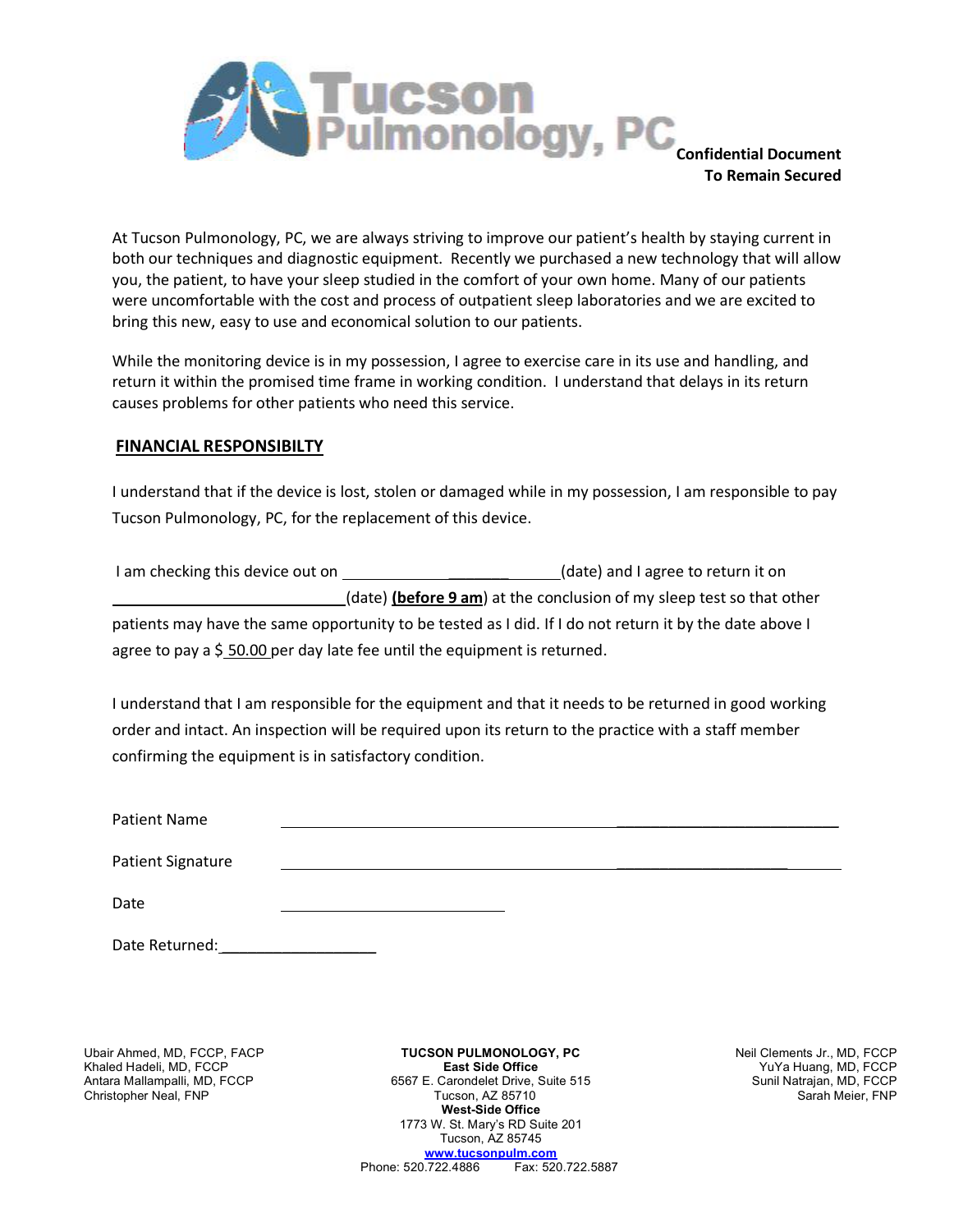

| <b>First Name</b>                                                                                                                     |                  |               | <b>Middle Initial</b>                                        | <b>Last Name</b>                                                                      |                            |                 |                                     |                                    | <b>Tally ARES</b><br><b>Risk Points</b>                                                         |
|---------------------------------------------------------------------------------------------------------------------------------------|------------------|---------------|--------------------------------------------------------------|---------------------------------------------------------------------------------------|----------------------------|-----------------|-------------------------------------|------------------------------------|-------------------------------------------------------------------------------------------------|
|                                                                                                                                       | Pounds           |               |                                                              |                                                                                       | Years                      |                 | Gender                              |                                    |                                                                                                 |
| Weight                                                                                                                                |                  |               | Age                                                          |                                                                                       |                            | Male $\bigcirc$ |                                     | $F$ emale $\bigcirc$               | Neck Size                                                                                       |
|                                                                                                                                       | Feet             |               | Inches                                                       |                                                                                       |                            |                 | Inches                              |                                    | $+2$ Male $>16.5$<br>+2 Female>15.0                                                             |
| <b>Height</b>                                                                                                                         |                  |               |                                                              |                                                                                       | <b>Neck Size</b>           |                 |                                     |                                    |                                                                                                 |
| <b>Date of Birth</b>                                                                                                                  | Month<br>Day     |               | Year                                                         |                                                                                       | <b>ID Number</b>           |                 | Optional                            |                                    | Score                                                                                           |
| <b>COMPLETELY FILL IN ONE CIRCLE FOR EACH QUESTION - ANSWER ALL QUESTIONS</b>                                                         |                  |               |                                                              |                                                                                       |                            |                 |                                     |                                    |                                                                                                 |
| Have you been diagnosed or treated for any of the following conditions?                                                               |                  |               |                                                              |                                                                                       |                            |                 |                                     |                                    | <b>Co-morbidities</b><br>+1 for each Yes                                                        |
| High blood pressure                                                                                                                   | Yes $\bigcirc$   | $No$ $O$      | <b>Stroke</b>                                                |                                                                                       |                            |                 | Yes $\bigcirc$                      | No                                 | response                                                                                        |
| <b>Heart disease</b>                                                                                                                  | Yes $\bigcirc$   | No            | Depression                                                   |                                                                                       |                            |                 | Yes $\bigcirc$                      | $No$ $O$                           | Score                                                                                           |
| <b>Diabetes</b>                                                                                                                       | Yes $\bigcirc$   | $No$ $O$      | Sleep apnea                                                  |                                                                                       |                            |                 | Yes $\bigcirc$                      | $No$ $O$                           |                                                                                                 |
| Lung disease                                                                                                                          | Yes $\bigcirc$   | $No$ $O$      | Nasal oxygen use                                             |                                                                                       |                            |                 | Yes $\bigcirc$                      | No                                 |                                                                                                 |
| Insomnia                                                                                                                              | Yes<br>$\circ$   | No<br>$\circ$ | Restless leg syndrome                                        |                                                                                       |                            |                 | Yes $\bigcirc$                      | $No$ $O$                           | Do not assign                                                                                   |
| Narcolepsy                                                                                                                            | Yes $\bigcirc$   | $No$ $O$      | <b>Morning Headaches</b>                                     |                                                                                       |                            |                 | Yes $O$                             | No                                 | any points for<br>these eight                                                                   |
| <b>Sleeping Medication</b>                                                                                                            | $\circ$<br>Yes   | $\circ$<br>No | Pain Medication e.g., vicodin, oxycontin                     |                                                                                       |                            |                 | Yes $\bigcirc$                      | $No$ $O$                           | responses                                                                                       |
| mark the most appropriate box for each situation.<br>$0 =$ would never doze<br>$2$ = moderate chance of dozing<br>Sitting and reading |                  |               | $1 =$ slight chance of dozing<br>$3$ = high chance of dozing |                                                                                       | $\bf{0}$<br>O              | 1<br>О          | $\overline{2}$<br>$\circ$           | (M.W. Johns, Sleep 1991)<br>3<br>О | values from all<br>8 questions,<br>If 11 or less<br>$Score = 0$<br>If 12 or more<br>$Score = 2$ |
| Watching TV                                                                                                                           |                  |               |                                                              |                                                                                       | О                          | О               | О                                   | О                                  |                                                                                                 |
| Sitting, inactive, in a public place (theater, meeting, etc)<br>As a passenger in a car for an hour without a break                   |                  |               |                                                              |                                                                                       | О                          | О               | $\bigcirc$                          | О                                  | Score                                                                                           |
| Lying down to rest in the afternoon when circumstances permit                                                                         |                  |               |                                                              |                                                                                       | O<br>Ο                     | О<br>Ο          | О<br>Ο                              | $\circ$<br>$\circ$                 |                                                                                                 |
| Sitting and talking to someone                                                                                                        |                  |               |                                                              |                                                                                       | О                          | О               | О                                   | О                                  |                                                                                                 |
| Sitting quietly after lunch without alcohol                                                                                           |                  |               |                                                              |                                                                                       | О                          | О               | О                                   | O                                  |                                                                                                 |
| In a car, while stopped for a few minutes in traffic                                                                                  |                  |               |                                                              |                                                                                       | Ω                          | O               |                                     |                                    | Assign points for<br>each of the first                                                          |
| Frequency                                                                                                                             | 0 - 1 times/week |               | 1 - 2 times/week                                             |                                                                                       | 3 - 4 times/week           |                 |                                     | 5 - 7 times/week                   | three responses                                                                                 |
| On average in the past month, how often have you snored or been told that you snored?                                                 |                  |               |                                                              |                                                                                       |                            |                 |                                     |                                    |                                                                                                 |
| Never $\bigcirc$                                                                                                                      | Rarely $() + 1$  |               | Sometimes $\bigcirc$ +2                                      |                                                                                       | Frequently $Q+3$           |                 |                                     | Almost always $\bigcirc$ +4        |                                                                                                 |
| Do you wake up choking or gasping?                                                                                                    |                  |               |                                                              |                                                                                       |                            |                 |                                     |                                    |                                                                                                 |
| Never $\bigcirc$                                                                                                                      | Rarely $O_{+1}$  |               | Sometimes $() +2$                                            |                                                                                       | Frequently $\bigcap_{x=3}$ |                 |                                     | Almost always $\bigcap_{+4}$       |                                                                                                 |
| Have you been told that you stop breathing in your sleep or wake up choking or gasping?                                               |                  |               |                                                              |                                                                                       |                            |                 |                                     |                                    |                                                                                                 |
| Never $\bigcap$                                                                                                                       | Rarely $() + 1$  |               | Sometimes $\bigcap +2$                                       |                                                                                       | Frequently $() + 3$        |                 |                                     | Almost always $\bigcap_{+4}$       |                                                                                                 |
| Do you have problems keeping your legs still at night or need to move them to feel comfortable?<br>Never $\bigcap$                    | Rarely           |               | Sometimes $\bigcap$                                          |                                                                                       | Frequently $\bigcap$       |                 |                                     | Almost always ()                   |                                                                                                 |
| Signature                                                                                                                             |                  |               | Area Code                                                    | Phone Number                                                                          |                            |                 | <b>Total all 6 boxes from above</b> |                                    | <b>Point Total</b>                                                                              |
|                                                                                                                                       |                  |               |                                                              | If point total = 4 or 5 (low risk), 6 to 10<br>(high) and 11 or more (very high risk) |                            |                 |                                     |                                    |                                                                                                 |